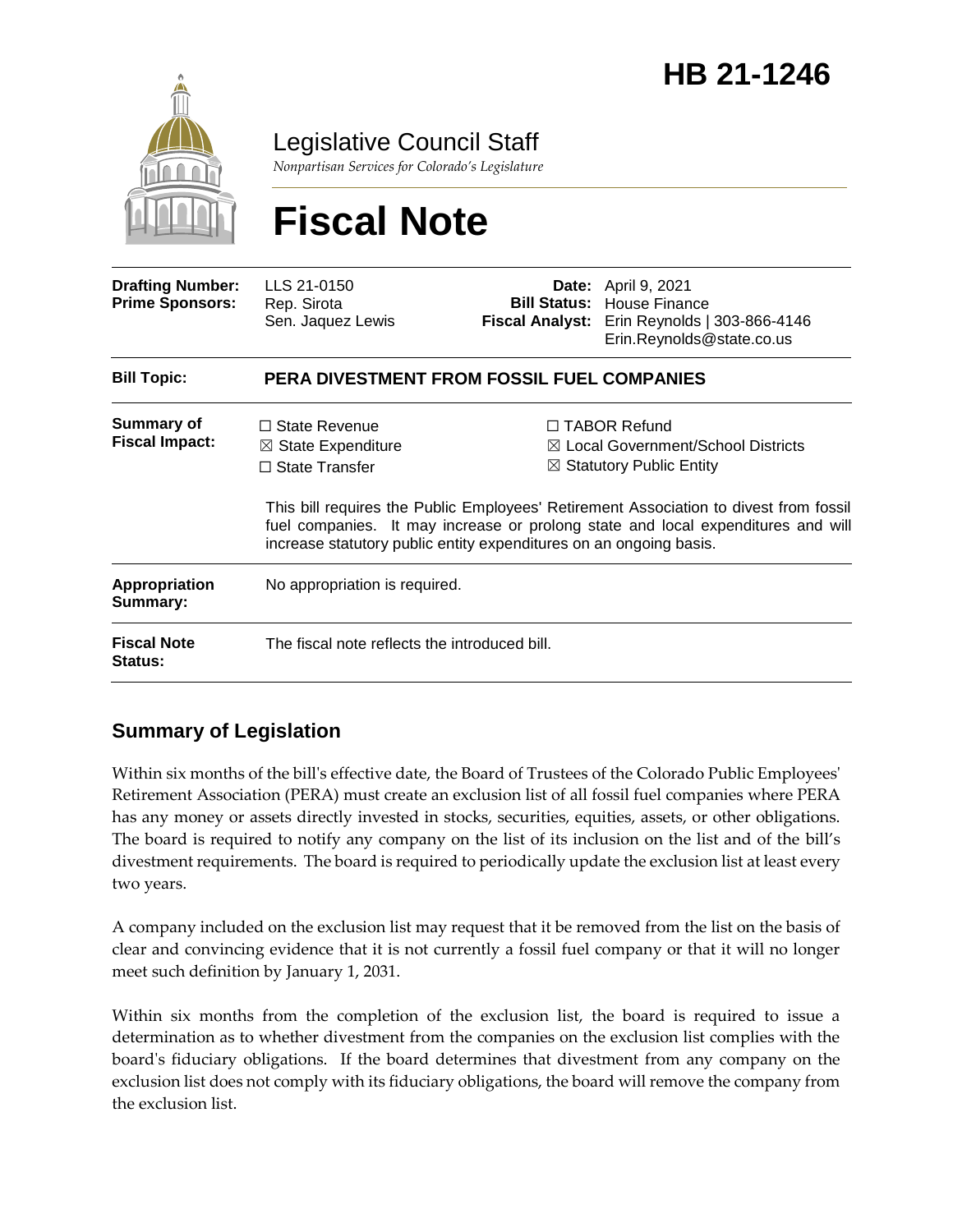Page 2

Page 2<br>April 9, 2021 **HB 21-1246** 

Beginning one year after the effective date of the bill, the board is required to:

- divest the funds managed by PERA of any holdings of companies on the exclusion list in which any money or assets of the fund are directly invested; and
- cease new direct investments in any company that is a fossil fuel company.

The board is required to complete divestment from fossil fuel companies within five years from the effective date.

Beginning one year after the effective date of the bill, the board must endeavor to ensure that no money or assets of the fund are invested in an indirect investment vehicle unless the board is satisfied that such indirect investment vehicle is unlikely to have in excess of 2 percent of its assets directly or indirectly invested in fossil fuel companies.

The board is required to issue periodic reports to the members of the Pension Review Commission and the PERA website outlining all actions taken to comply with the requirements of the bill.

#### **Background**

This LCS memorandum provides an overview of PERA: [https://leg.colorado.gov/sites/default/files/r21-19\\_update\\_pera\\_overview\\_memo.pdf.](https://leg.colorado.gov/sites/default/files/r21-19_update_pera_overview_memo.pdf)

## **State Expenditures**

The bill may prolong state expenditures to PERA through the amortization equalization disbursement (AED), the supplemental amortization equalization disbursement (SAED), and the automatic adjustment provision that triggers when PERA's trusts are forecasted to fall above or below the target 30-year amortization goal in statute (AAP). This impact will be addressed through the annual budget process as the impacts of fossil fuel divestment on PERA's investments and the unfunded liability are better understood.

#### **Local Government and School Districts**

Similar to the state, the bill may prolong local government and school district expenditures to PERA.

## **Statutory Public Entity — PERA**

Beginning in FY 2021-22, PERA will have increased costs to implement the bill, paid from the PERA trusts. In FY 2021-22 and FY 2022-23, one-time market and trading fees to sell holdings on the exclusion list are estimated at \$21.6 million, based on the assumption that PERA will be required to divest and reinvest about \$1.5 billion in securities. These costs may differ if the board determines that divestment from companies on the exclusion list does not comply with its fiduciary obligations. On an ongoing basis beginning in FY 2021-22, PERA will require staffing to acquire necessary data, implement configuration changes, and provide ongoing monitoring of fossil fuel-related investments,